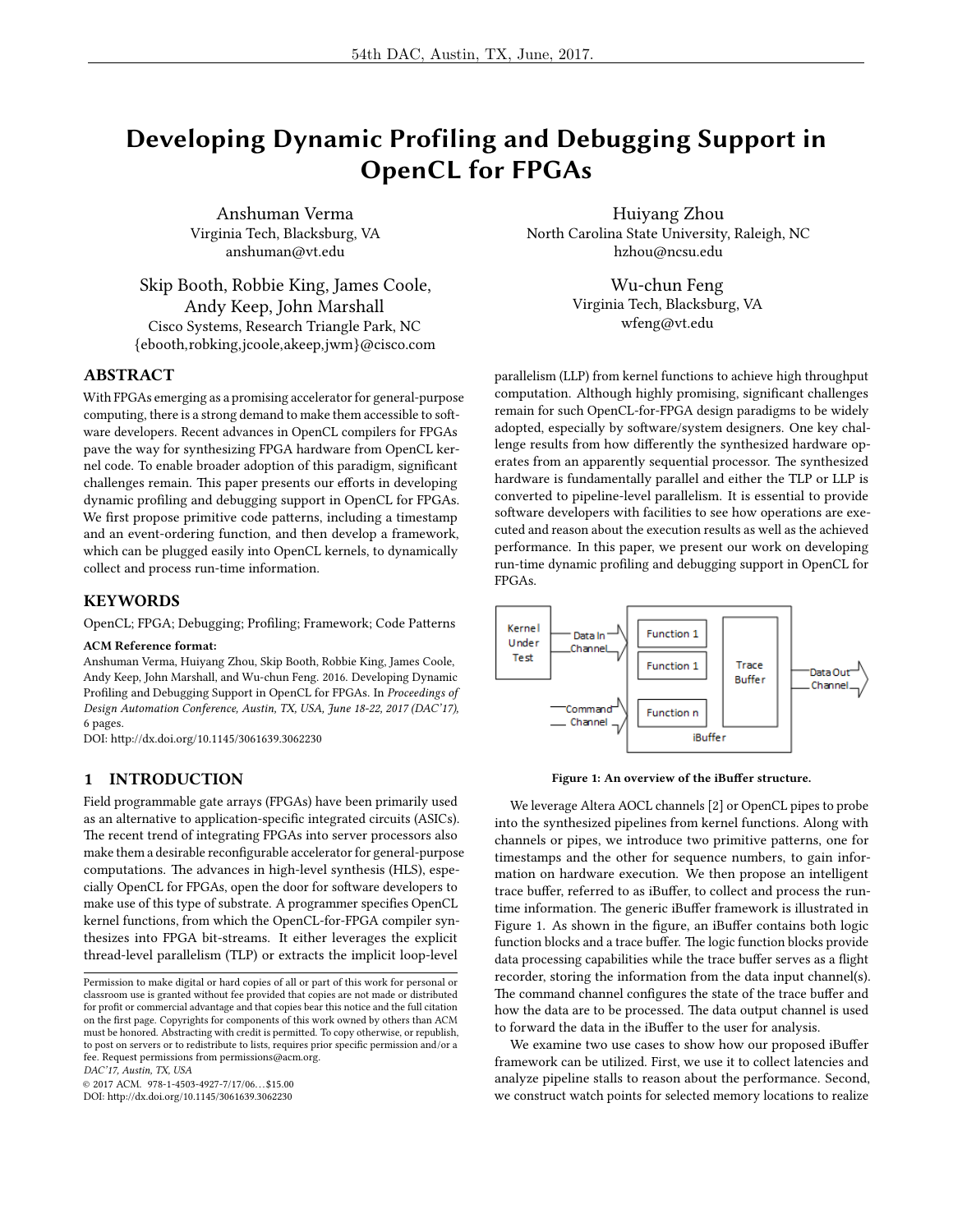DAC'17, June 18-22, 2017, Austin, TX, USA.

the watch capability in common software debugging tools such as gdb. In the meanwhile, we also perform run-time address bound checking and/or value invariance checking for memory operations. Our experiments show that our proposed scheme works well in these use cases and incurs limited overhead in the FPGA area and clock frequency.

Existing works on source-level debugging for FPGAs [\[3\]](#page-5-2) are mainly build upon logic analyzers such as SignalTap [\[1\]](#page-5-3) by Altera, and ChipScope [\[9\]](#page-5-4) by Xilinx. The logic analyzers are used to observe selected signal values, which are then stored in a trace buffer to record a window of execution. Compared to these works, our proposed scheme is built in OpenCL and does not depend upon any logic analyzer. More importantly, our software-centric approach enables intelligent data processing rather than merely recording the selected signals. To the best of our knowledge, our proposed scheme is the first open-source design for profiling and debugging entirely coded in high-level programming languages such as OpenCL.

The rest of the paper is organized as follows. Section [2](#page-1-0) presents our experimental methodology. Section [3](#page-1-1) provides the details of our primitive patterns, and two approaches are explored to implement the timestamp pattern. Section [4](#page-3-0) discusses the design of the iBuffer framework. The two use cases of iBuffer are presented in Section [5.](#page-3-1) Section [6](#page-5-5) discussed the related work. Section [7](#page-5-6) concludes the paper.

## <span id="page-1-0"></span>2 EXPERIMENTAL METHODOLOGY

In this work, we use three different FPGA platforms to validate and evaluate our proposed framework. They include a discrete Stratix V FPGA, a discrete Arria 10 FPGA, and an integrated Arria 10 FPGA in an Intel Broadwell-EP processor. We use Altera SDK for OpenCL, 64-Bit Offline Compiler V16.0 to compile and synthesize circuitry for the FPGAs. We mainly report the results using the Stratix V system as other platforms show similar trends.

# <span id="page-1-1"></span>3 PRIMITIVE PATTERNS

#### <span id="page-1-6"></span>3.1 Timestamp

Timestamps are useful to reveal run-time information on hardware execution. To enable the timestamp functionality, we propose the following two schemes. The first is to use a persistent autorun kernel, which contains a free-running counter, and feed the counter value through an Altera channel with depth zero, meaning that the channel always contains the most up-to-date counter value. The code of this persistent kernel is shown in Listing [1.](#page-1-2) As shown in the code, the counter value is written to the channel in a non-blocking manner, which will not affect the logic to increment the counter each cycle. To access the timestamp, a read channel function call is inserted in the kernel under test, as illustrated in Listing [2.](#page-1-3) In this example, there are two read sites of the timestamp and the difference between the two timestamps would show the latency of the event of interest, a vector dot-product in this case. Note, that since each channel can only support one producer and one consumer, multiple channels are used for multiple read sites.

The potential limitation of the persistent kernel based timestamp is two folds. First, the OpenCL compiler may try to optimize the channel depth although it is explicitly set to zero, which may result in stale timestamps. In our experiments, we found that we have to use one persistent kernel to drive one channel rather than letting

| A. Verma et al. |  |
|-----------------|--|
|                 |  |

```
channel int time_ch1 __attribute__((depth(0)));\text{1} at t r i b u t e \text{1} ( ( autorun ) )
kernel void timer_srv(void) {
  int count = 0;
  while (1) {
    bool success;
    count++:success = write_channel_nb_altera(time_ch1,
         count \} } }
```
Listing 1: The timestamp pattern using a persistent autorun kernel with a free-running counter.

<span id="page-1-3"></span>int start\_t, end\_t;  $// Read site 1$  $start_t = read_c channel_alter$  (time\_ch1);  $// Event of interest$  $sum = 0$ ; for (int i = 0; i < num; i++) {  $\text{sum} \;\; \; + = \;\; \mathbf{x} \; [\; \mathbf{i} + \mathbf{l} \;] \; * \; \mathbf{y} \; [\; \mathbf{i} \;] \; ; \quad \, \}$  $z[k] = sum;$  $// Read site 2$ end\_t = read\_channel\_altera (time\_ch2);

Listing 2: Read site(s) of the timestamp.

multiple channels driven by the same free-running counter in a single persistent kernel. This may be a problem if different persistent kernels are not launched in the same cycle and there could be offsets among the separate free-running counters. Second, the read sites of timestamps have no data dependency upon any variables in the computation of interest. Therefore, the OpenCL compiler might move the read sites of the timestamps to optimize pipeline schedules, although such movement, i.e., moving the read\_channel functions, has not been observed in our experiments.

```
In the file "timer.h"
ulong get_time (ulong command);
In the file "timer.cl"
ulong get_time (ulong command) {
    r e turn (command + 1);In the file "timer.v"
module get_time (input clk, ..)
always \omega(posedge clk)
  if (\tilde{r} r s t n) counter_time \leq 'h0;
  else counter_time \le counter_time + 1;
. . .
```
Listing 3: The timestamp pattern using a Verilog module containing a free-running counter and its OpenCL interface.

<span id="page-1-5"></span>int start\_t, end\_t;  $start_t = get_time (sum); // read site1$  $// event of interest$  $sum = 0$ : for (int i = 0; i < num; i++) { sum +=  $x[i+1]*y[i];$  $z[k] = sum;$ end\_t = get\_time (sum); //read site2

| Listing 4: The read sites(s) of the timestamp using HDL counters. |  |  |  |
|-------------------------------------------------------------------|--|--|--|
|-------------------------------------------------------------------|--|--|--|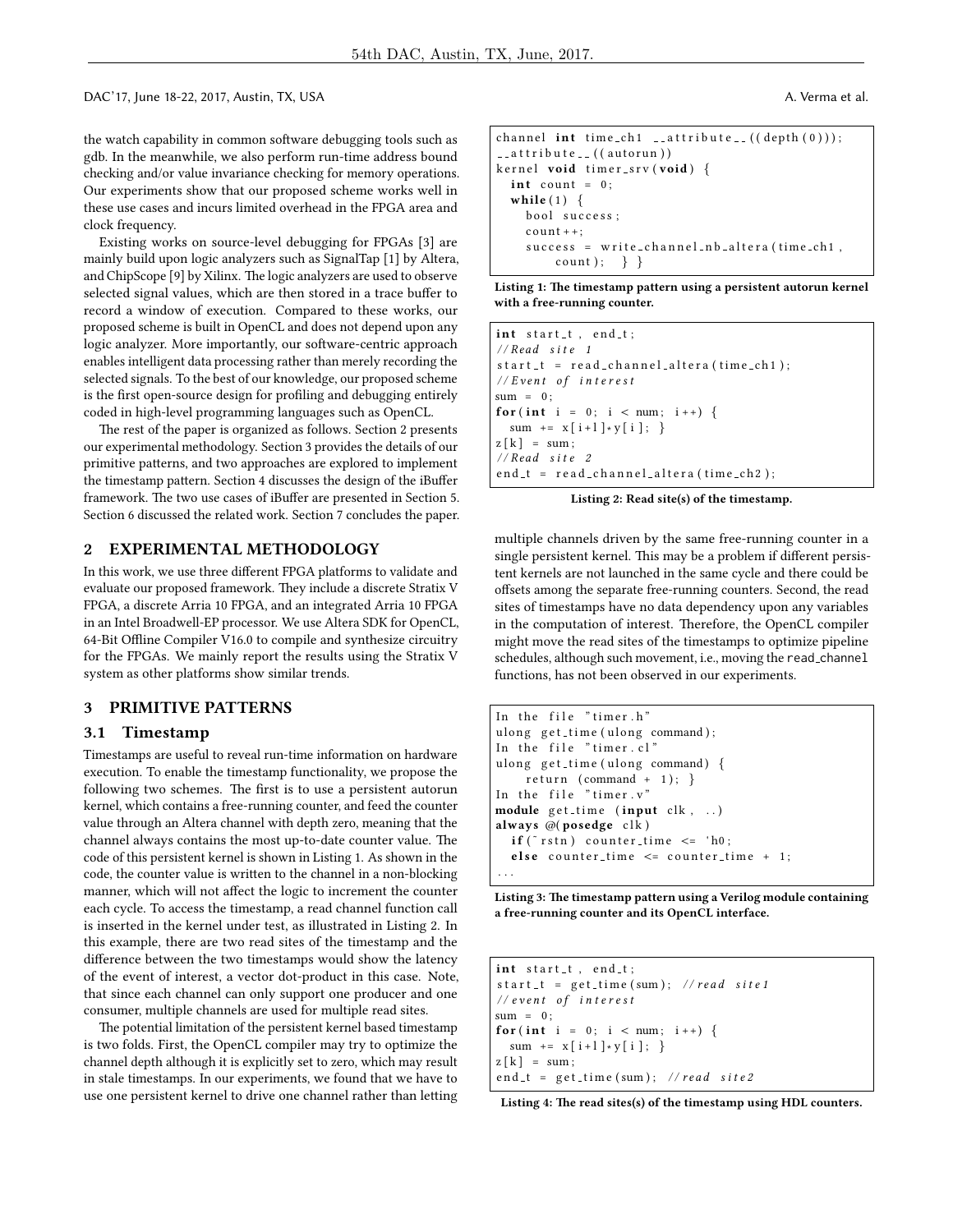Developing Dynamic Profiling and Debugging Support in OpenCL for FPGAs DAC'17, June 18-22, 2017, Austin, TX, USA

```
channel int seq_ch __attribute__((\text{depth}(0))));
\text{1} attribute \text{1} ((autorun))
kernel void seq_srv(void) {
  int count = 0;
  while (1) \{count++;write_channel_altera (seq_ch, count);
     } }
```
Listing 5: Sequencing number: The persistent kernel containing a sequence counter.

Our second approach for timestamps aims to overcome the aforementioned limitations. Instead of using a persistent kernel containing a free-running counter, we resort to hardware-design language (HDL) to initiate such a counter and embed it into the kernels under test. Listing [3](#page-1-4) and [4](#page-1-5) shows the code of this approach and how it is used. As shown in Listing [3](#page-1-4), we define an OpenCL function get\_time. The function defined in OpenCL has one input parameter, command, and simply returns the sum of (command+1) as its output. Such an OpenCL definition is used for emulation while the actual implementation for synthesis is defined in a Verilog module. All such information is encapsulated in a library to be integrated during the OpenCL compilation.

Listing [4](#page-1-5) shows the read sites of the timestamp in the same kernel as in Listing [2](#page-1-3). The variable sum is passed as the input parameter to our defined get\_time function. The reason is to create dependency so as to avoid the compiler accidentally moving the read sites during scheduling.

We analyze the area and frequency overhead of the two approaches to implement the timestamp pattern. The synthesis reports show that both approaches have very low area and frequency overhead. Between the two approaches, the HDL implementation has lower overhead in register usage and logic unit (1.1% logic overhead including a trace buffer) than the persistent kernel approach  $(1.3\%$  logic overhead with the same trace buffer). The frequency of an un-profiled kernel, which performs intensive pointer-chasing operations, reaches 233.3MHz while the one adding the OpenCL free-running counters runs at 227.8MHz, and the one including the HDL counter runs at 229.2 MHz. As it does not use the channel, thereby free from the channel depth issue, the HDL approach is preferred to implement the timestamp pattern.

## 3.2 Sequence Number

Besides timestamps, a sequence number can be used to establish the order of run-time events. A sequence number can also be constructed using a persistent kernel, as shown in Listing [5.](#page-2-0) Similar to the code in Listing [1,](#page-1-2) a persistent autorun kernel is used to maintain the sequencing counter as shown in Listing [5.](#page-2-0) Rather than a free-running counter for timestamps in Listing [1,](#page-1-2) the sequencing counter will not be incremented until the blocking channel write function is finished. In other words, only after the consumer reads out the counter value from the channel, the counter is incremented.

Listing [6](#page-2-1) and Listing [7](#page-2-2) show how we use the sequence number to reveal the execution/scheduling order of the loops/work-items in a matrix-vector-multiplication kernel. The Altera OpenCL for FPGA compiler supports both single-task and NDRange kernels. In the

```
for (int k = 0; k < N; k++) { //N=50l = k * num; sum = 0; //num = 100
  for (int i = 0; i < num; i++) {
    sum += x[i+1] * y[i];if (i < 10) {
      int \text{sq} = \text{read\_channel\_altera}(\text{seq\_ch});info1 [seq] =read_channel_altera (time_ch [0]);
      info2 [seq] = k;info3 [seq] = i;} }
  z [ k ] = sum;
```
Listing 6: Sequencing number: The read site of the sequence number in a single-task kernel.

```
k = g e t g l o b a l i d ( 0 ) ; / / 50 work−i t e m s
l = k*num; sum = 0; // num=100for (int i = 0; i < num; i++) {
  sum += x [ i + 1 ] * y [ i ] ;if (i < 10) {
     int \text{seq} = \text{read\_channel\_altera}(\text{seq\_ch});info1 [seq] =
       read_channel_altera(time_ch[0]);
     info2[seq] = k;info3 [seq] = i;} }
```

```
Listing 7: Sequencing number: The read site of the sequence counter
in an NDRange kernel.
```
single-task mode, the matrix-vector-multiplication is implemented as a nested loop as shown in Listing [6.](#page-2-1) In the NDRange mode, each work-item computes one dot-product, as shown in Listing [7.](#page-2-2) The compiler extracts the loop-level parallelism in the single-task kernel while it relies on the explicit thread-level parallelism in the NDRange kernel. Here, we use the sequence number to reveal how the synthesized hardware executes/schedules such loops/workitems. The sequence number here is used as addresses for the profiling buffers. We also use the timestamp pattern to collect the clock cycle information, from which the execution order can also be constructed/confirmed. Since there is one read site and the data dependency due to the variable seq prevents compiler from moving the read channel function, we use the OpenCL free-running counter for the timestamps. A segment of the collected results is shown in Figure [2,](#page-3-2) Figure [2\(](#page-3-2)a) for the single task kernel in Listing [6](#page-2-1) and Figure [2\(](#page-3-2)b) for the NDRange kernel in Listing [7.](#page-2-2)

From Figure [2,](#page-3-2) we can see that the single-task kernel in Listing [6](#page-2-1) and the NDRange kernel in Listing [7](#page-2-2) result in different execution orders. For the single-task kernel, all iterations in the inner loop are executed first before going to the next iteration of the outer loop, the same as sequential execution. For the NDRange kernel, however, different work-items (equivalent to outer loop iterations) get into the pipeline before they go to the next iteration of the (inner) loop. Such different execution orders lead to different memory access patterns. In the case of the single task kernel in Listing [6,](#page-2-1) the memory access order of the array x is  $x[0], x[1], x[2], ...,$  for the first iteration of the outer  $for(k)$  loop and  $x[100]$ ,  $x[101]$ ,  $x[102]$ , ..., for the second iteration, etc. In contrast, the access order for array x in the NDRange kernel in Listing [7](#page-2-2) becomes x[0], x[100], x[200],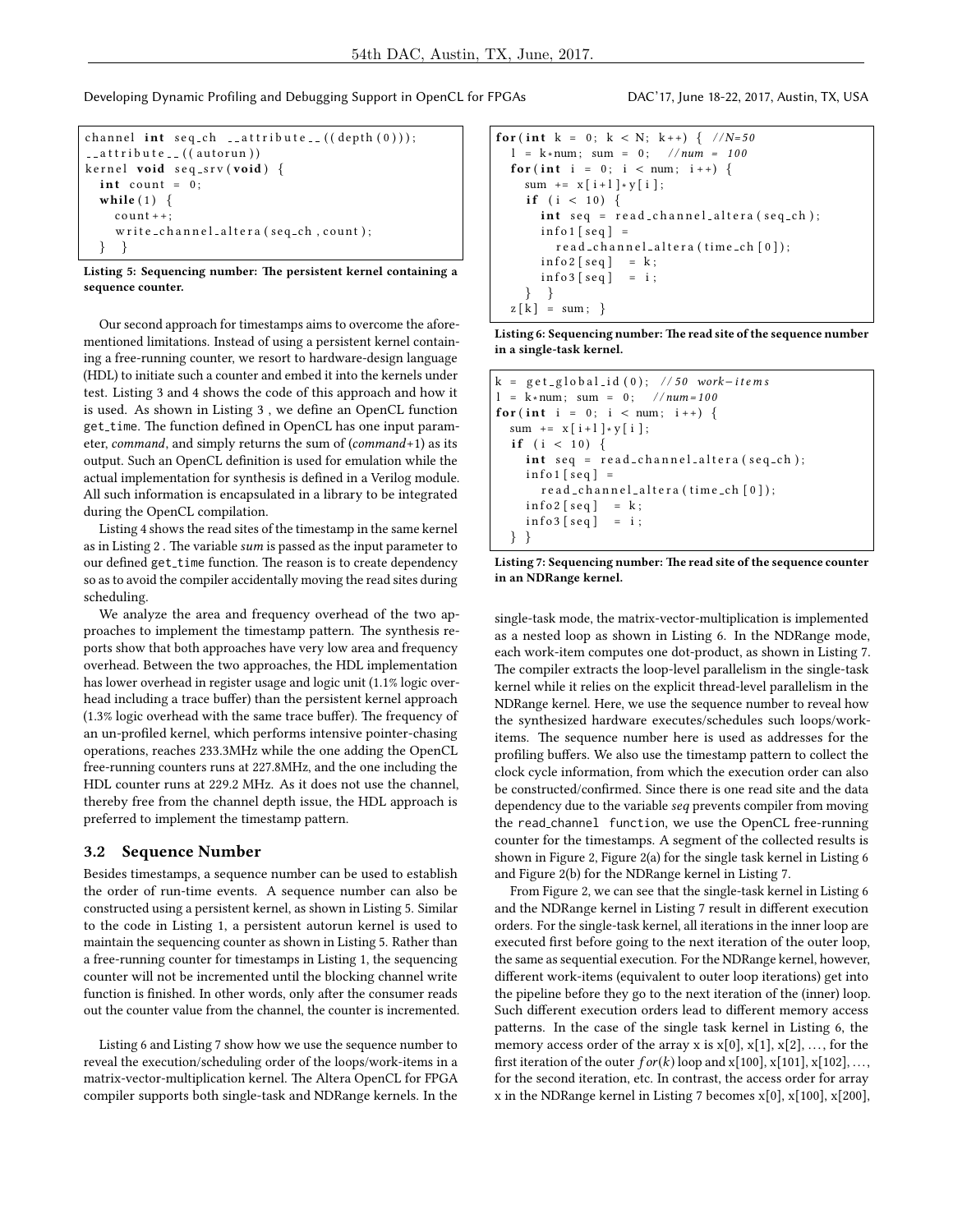DAC'17, June 18-22, 2017, Austin, TX, USA A. Verma et al.

<span id="page-3-2"></span>

| Timestamp                   | k              | Ť |  |
|-----------------------------|----------------|---|--|
| $info\_seq[51]:$<br>260911  | 5              | 0 |  |
| info_seq $[52]$ : 261002    | 5              |   |  |
| info_seq $[53]$ : 261003    | 5              | 2 |  |
| info_seq $[54]$ : 261004    | 5              | 3 |  |
|                             | (a)            |   |  |
| Timestamp                   | k              |   |  |
| $info\_seq$ [51]:<br>289634 | $\Omega$       |   |  |
| info_seq $[52]$ : 289635    |                |   |  |
| info_seq $[53]$ : 289636    | $\mathfrak{D}$ |   |  |
| info_seq [54]: 289637       | 3              |   |  |
|                             | (b)            |   |  |

Figure 2: The execution/scheduling order of the loop iterations or work-items, (a) for Listing [6](#page-2-1) and (b) for Listing [7.](#page-2-2)

..., for the first iteration of the  $for(i)$  loop, and then  $x[1]$ ,  $x[101]$ ,  $x[201], \ldots$ , for the second iteration. Such different memory access patterns contribute to the different execution times (as revealed in the timestamps in Figure [2\)](#page-3-2) of the two kernels.

## <span id="page-3-0"></span>4 FRAMEWORK

As shown in Figure [1,](#page-0-0) our proposed iBuffer contains logic functions and a trace buffer. The logic functions control how the incoming data are processed while the trace buffer stores the pertinent information for debug and profiling. The command channel configures the state of the iBuffer to process the incoming data on a data channel. The output channel is used to forward the data stored in the iBuffer to the user. An iBuffer can be in one of the following states, reset, sample, stop, and read. The transitions among the states are presented in Figure [3.](#page-3-3) A state transition occurs either when there is control information provided through the command channel, or when an event completes in the state machine. Data are written into the trace buffer during the sample state, using one of the two ways, linear or cyclic. In the linear scheme, writes to the trace buffer stop when it is full, while in a cyclic scheme, writes continue until a stop command is issued through command channel. A read command through the command channel moves the state to read, during which the data are sent on the output channel. The state moves to stop when all the data in the trace buffer are read. Sampling is restarted by resetting the state machine.

<span id="page-3-3"></span>

#### Figure 3: The state machine for an iBuffer. States can be changed by writing commands into the command channel, or by completion of tasks in the iBuffer.

As an iBuffer is used for dynamic debugging or profiling, it must not affect the designs under test. This imposes the following

```
_{--} at t r i b u t e _{--} ((n um _ compute _ units (N, 1)))
__kernel void state_machine (void) {
  bool r, rvalid;
  state_e curr_state, next_state;
  u char id = get_{\text{compute} \text{id}}(0);# pragma acc kernels loop independent
  for (ulong i = 0; i < ULONG MAX ; i +) {
    take\_ stamp =read_channel_nb_altera (data_in[id], &r);
    next\_state =read_channel_nb_altera (cmd_c[id], &rvalid);
    if (rvalid) \{switch (next-state) {
         case RESET: ...
         case STOP: ...
         case SAMPLE: ...
           } } }
```
Listing 8: Autorun iBuffer persistent kernel.

challenges. First, writes to the input data channel of the iBuffer should not block the calling site. Second, reads from and writes to the iBuffer should not affect global memory accesses latency of the kernel under test, i.e., debugging or profiling shall not alter the memory behavior of the design under test. The first challenge is addressed with a stall-free pipeline design as shown in Listing [8.](#page-3-4) The outer loop is an infinite loop and one iteration is launched every cycle. Single-cycle launch of each iteration of the outer loop ensures that incoming data is read from the input data channel each cycle and processed without incurring any data loss or stalls in the caller-site pipeline. We ensure single-cycle launch by avoiding any dependence on the outer loop variable and by either unrolling all the inner loops or avoiding inner loops. The launching schedule of the outer loop is confirmed with the compiler-generated log that provides details about compiled kernels. The second challenge is addressed by having a trace-buffer in local memory, hence writes to this memory do not affect global memory accesses. Users, however, need to ensure that the trace buffer is read out and written to global memory when the kernel under test is not running.

An iBuffer can store information from a specific calling site where it writes data into the input data channel of the iBuffer. Users may want to probe into multiple kernels or have multiple calling sites inside a kernel. This requires multiple iBuffer instances, which are accomplished using the Altera attribute num\_compute\_units  $(x,y,z)$ . This attribute replicates the kernel in up to three dimensions, where the number of units in each dimension is specified by the variable  $x, y$ , and  $z$ . The depth (or size) of an iBuffer can be controlled by changing the define  $DEPTH$  as in Listing [10.](#page-4-0) This makes iBuffer scalable, for both the depth of the trace buffer and the number of instances, while each instance can be controlled by a separate command channel.

#### <span id="page-3-1"></span>5 USE CASES

In this section, we present two use cases of our proposed iBuffer. The first collects the latency to show how a pipeline is stalled. The second provides smart watchpoints, which can perform address bound checking and/or value invariance checking on the fly for specified memory locations.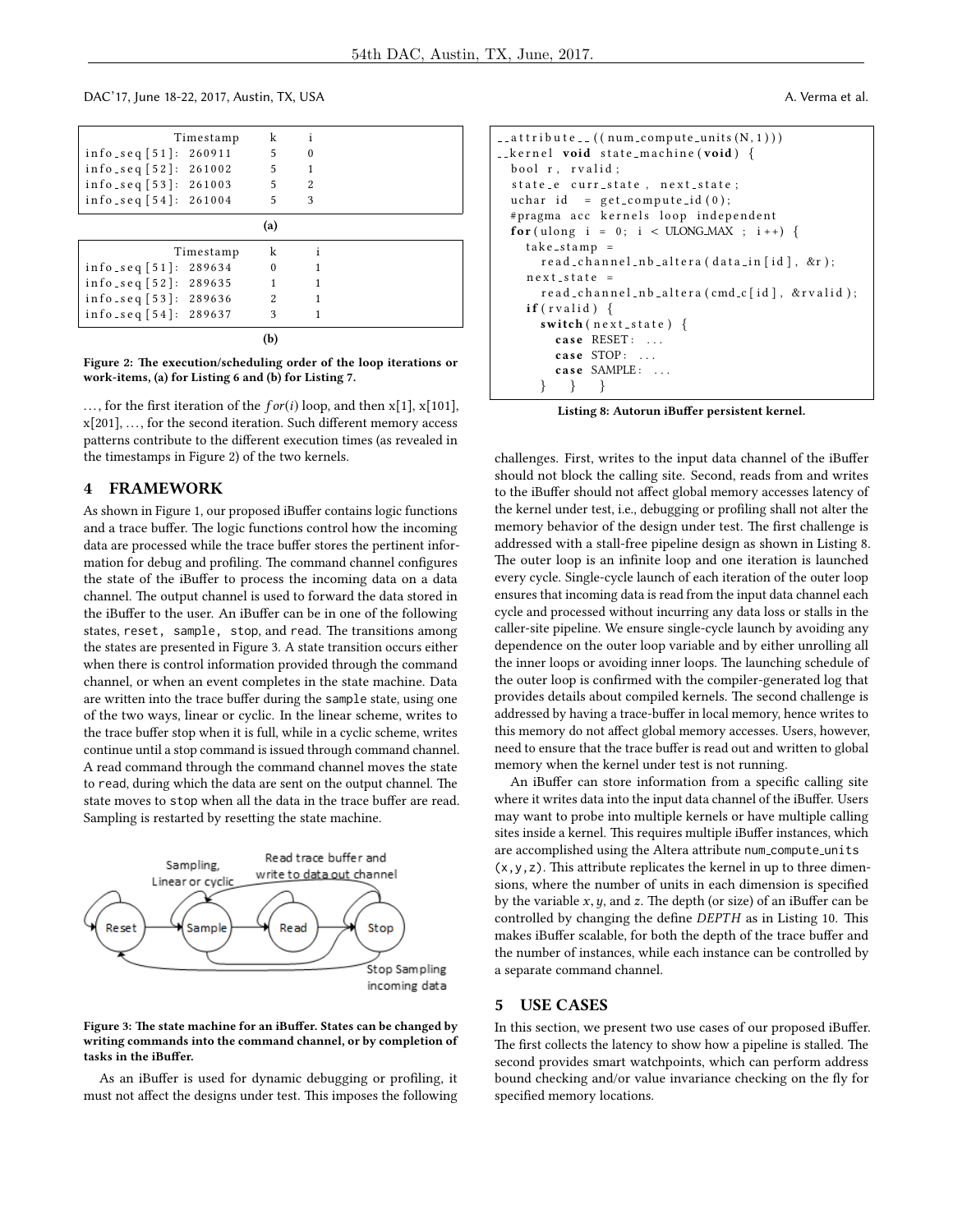Developing Dynamic Profiling and Debugging Support in OpenCL for FPGAs DAC'17, June 18-22, 2017, Austin, TX, USA

```
void take_snapshot (uint id, int in) {
    (void) write_channel_nb_altera (data_in[id],
                                      (int) in );mem_fence (CLK_CHANNEL_MEM_FENCE); }
. . . . . . .
for (int k = 0; k < col_a; k + 1) {
  take\_snapshot(0, k); // snapshot site 1int a = data_a[i \times col_a + k];take\_snapshot(1, a); //snapshot site 2
  int b = data_b[k*col_b + j];int acc + = a * b;
  . . . . . }
```
Listing 9: Measuring load latency using stall monitor.

## 5.1 Pipeline Stall Monitors

Pipeline stalls may occur because of loads or stores accessing global memory, or a throughput difference between a producer and a consumer connected through a channel. A pipeline stall monitor is useful to profile the kernel in such scenarios. By using the HDLbased timestamps and iBuffer framework, we develop a stall monitor as shown in Figure [4](#page-4-1) that stores timestamps at points of interest in a kernel. A timestamp is taken inside the iBuffer when there is data available to be read at the data input channel. Such information is then written into the trace buffer in either a cyclic or linear fashion. Listing [9](#page-4-2) shows an example of measuring the load latency of  $a = data_a[i * col_a + k]$  in a matrix multiply kernel using the function take\_snapshot. This example is very similar to Listing [4](#page-1-5) while the function take\_snapshot sends in the variable in through the data input channel and the timestamp is taken implicitly inside the iBuffer when the data input channel is read. As the iBuffer is stall free, the latency of the load can be computed as the difference between the two snapshots and the processed trace contains the latency of the load in an execution window determined by the trace buffer depth.

<span id="page-4-1"></span>

Figure 4: Monitoring pipeline-stalls using timestamps and the iBuffer.

To facilitate the host to communicate with our proposed iBuffer so as to initiate monitoring and collect the monitored results, a host interface kernel is introduced as shown in Figure [4.](#page-4-1) The implementation of this host interface kernel is shown in Listing [10.](#page-4-0) It works as an agent to forward the command from the host to the iBuffer through the command channel. When the command is a read, it then reads the data out channel until all the elements in the trace

```
# define N 10 // iBuffer Count
# define DEPTH 1024 // Trace buffer depth
channel cmd_e cmd_c [N]; //Command channels
channel out_e out_c [N]; // Data channelsk e r n e l
void read_host (cmd_e cmd, int id, out_e out) {
  # pragma unroll
  for (int i = 0; i < N; i++) {
    if ( i == id )write_channel_altera(cmd_c[i], cmd); }
 if (cmd == READ) { }for (int k = 0; k < DEPTH; k++) {
     # pragma unroll
     for (int i = 0; i < N; i++) {
       if (i == id) {
          output[k] =r e a d _ c h a n n e l _ a l t e r a ( o u t _ c [ i d ] );
       } } } } }
```
Listing 10: Host interface kernel to forward control commands from host to iBuffer and to read data from iBuffer.

```
void add_watch(uint id, size_t address) {
  write_channel_nb_altera(addr_in_c[id], address); }
void monitor_address (uint id, size_t addr,
                          ushort tag) \{in . addr = addr ; in . tag = tag ;write_channel_nb_altera (data_in [id], in); }
. . . . .
add_watch(0,(size_t) &data_a[0]); //Add watch point
for (int k = 0; k < M; k++) {
 \mathbf{b} = \ldots; \ldots.a = addr_a[k];// Monitor the read address for bound checking
  m on i t or _a d d r e s s (0, (size_t) & a d d r _a [k], a );
  \ast a = b ;
  // Monitor the write address for
  // bound checking and value updates
  monitor_address(1, (size_t)a, b);
  \ldots} \ldots
```
Listing 11: Adding a watchpoint for a specified address and monitoring memory operations.

buffer are read. This data is written to global memory, which can be accessed by the host for further post processing.

# 5.2 Smart Watchpoints

A watchpoint monitors how the value at a user-specified location in memory changes over time. As proposed in a prior work [\[11\]](#page-5-7), additional functionality such as invariance checking or address bound checking can be included to make watchpoints more intelligent. Our design supporting such intelligent watchpoints uses the timestamp function and iBuffer framework, with augmented logic for address monitoring and/or value checking as shown in Figure [5.](#page-5-8) In our design, after setting up the watchpoints, we monitor the memory accesses of interest explicitly. In other words, a user needs to explicitly insert a monitor address function for every possible memory operation that may access the location under watch. Such an example is shown in Listing [11.](#page-4-3) The address to be watched is provided using an additional channel addr\_in\_c. The watchpoint logic